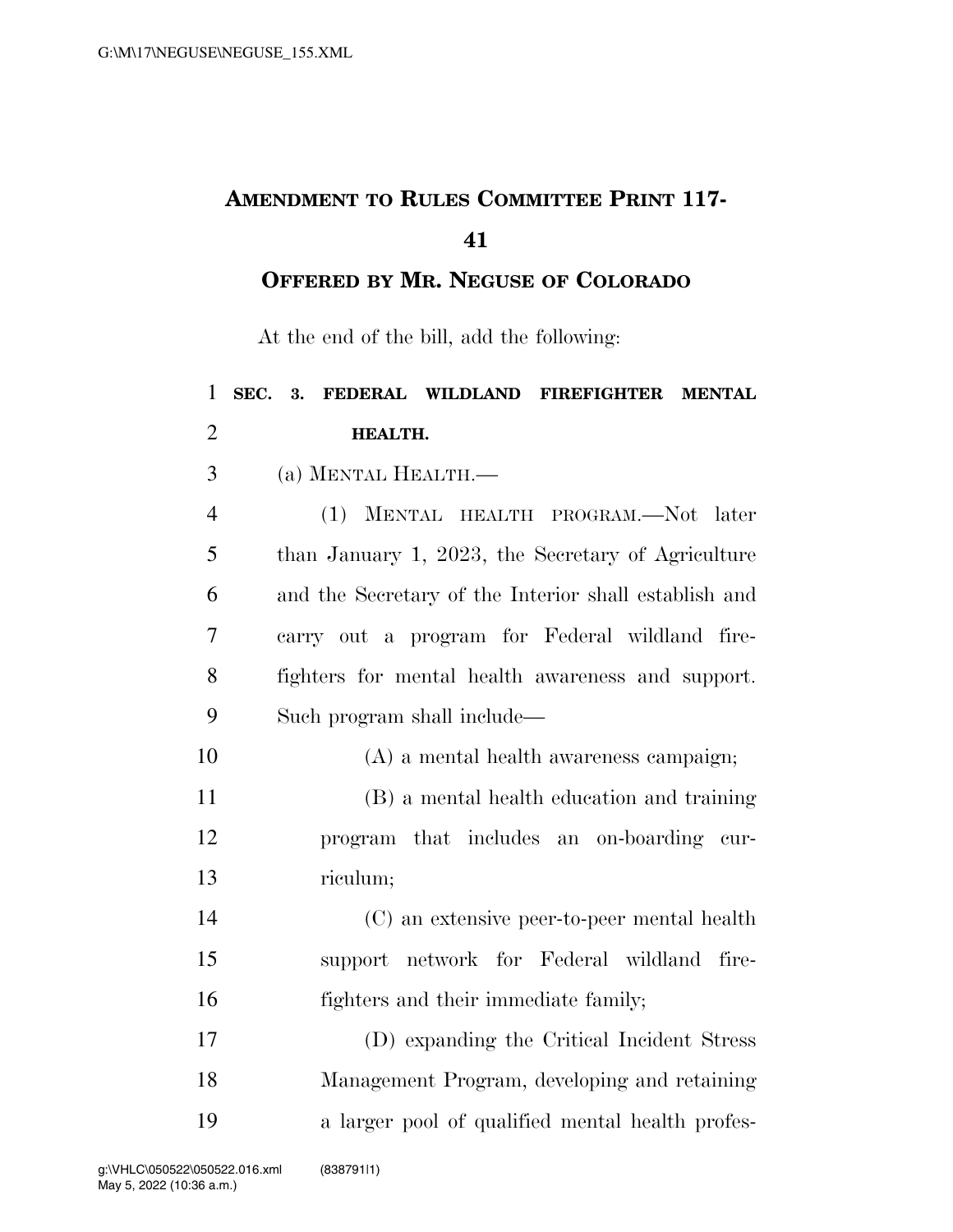$\mathfrak{D}$ 

 sionals who are familiar with the experiences of the wildland firefighting workforce, and moni- toring and tracking mental health in the profes- sion to better understand the scope of the issue and develop strategies to assist; and (E) establish and carry out a new and dis-

 tinct mental health support service specific to Federal wildland firefighters and their imme- diate family, with culturally relevant and trau- ma informed mental health professionals who are readily available, and not subject to any limit on the number of sessions or service pro-vided.

 (2) MENTAL HEALTH LEAVE.—Each Federal wildland firefighter shall be entitled to 7 consecutive days of leave, without loss or reduction in pay, dur- ing any calendar year. Leave provided under this paragraph shall not—

 (A) accumulate for use in succeeding years; and

 (B) be considered to be annual or vacation leave for purposes of section 5551 or 5552 of title 5, United States Code, or for any other purpose.